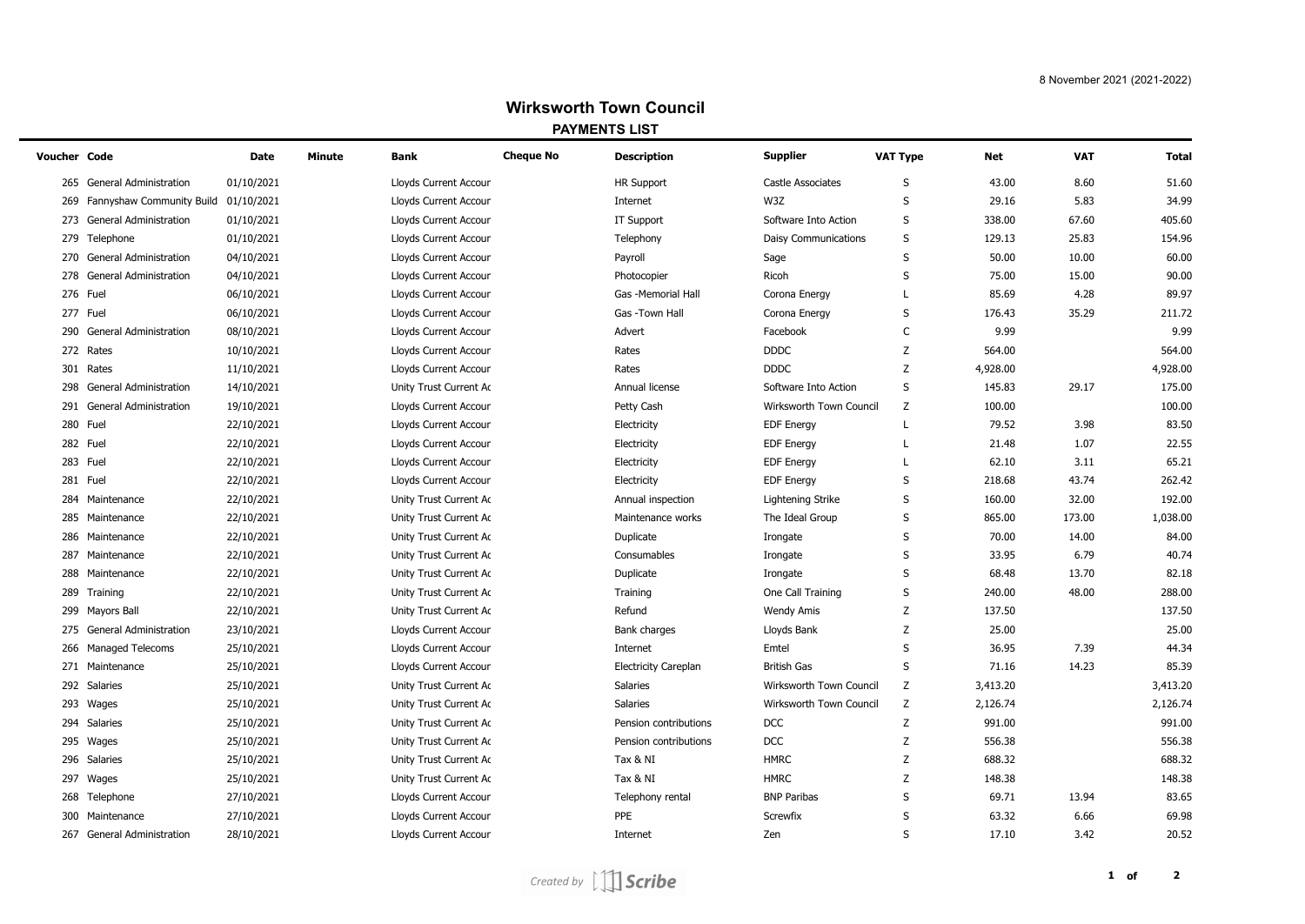| <b>Voucher Code</b>        | <b>Date</b> | <b>Minute</b>         | <b>Bank</b> | <b>Cheque No</b> | <b>Description</b> | <b>Supplier</b> | <b>VAT Type</b> | <b>Net</b> | <b>VAT</b> | <b>Total</b> |
|----------------------------|-------------|-----------------------|-------------|------------------|--------------------|-----------------|-----------------|------------|------------|--------------|
| 274 General Administration | 28/10/2021  | Lloyds Current Accour |             | Bank charges     | Lloyds Bank        |                 | 25.08           |            | 25.08      |              |
|                            |             |                       |             |                  |                    | Total           |                 | 16,863.28  | 586.63     | 17,449.91    |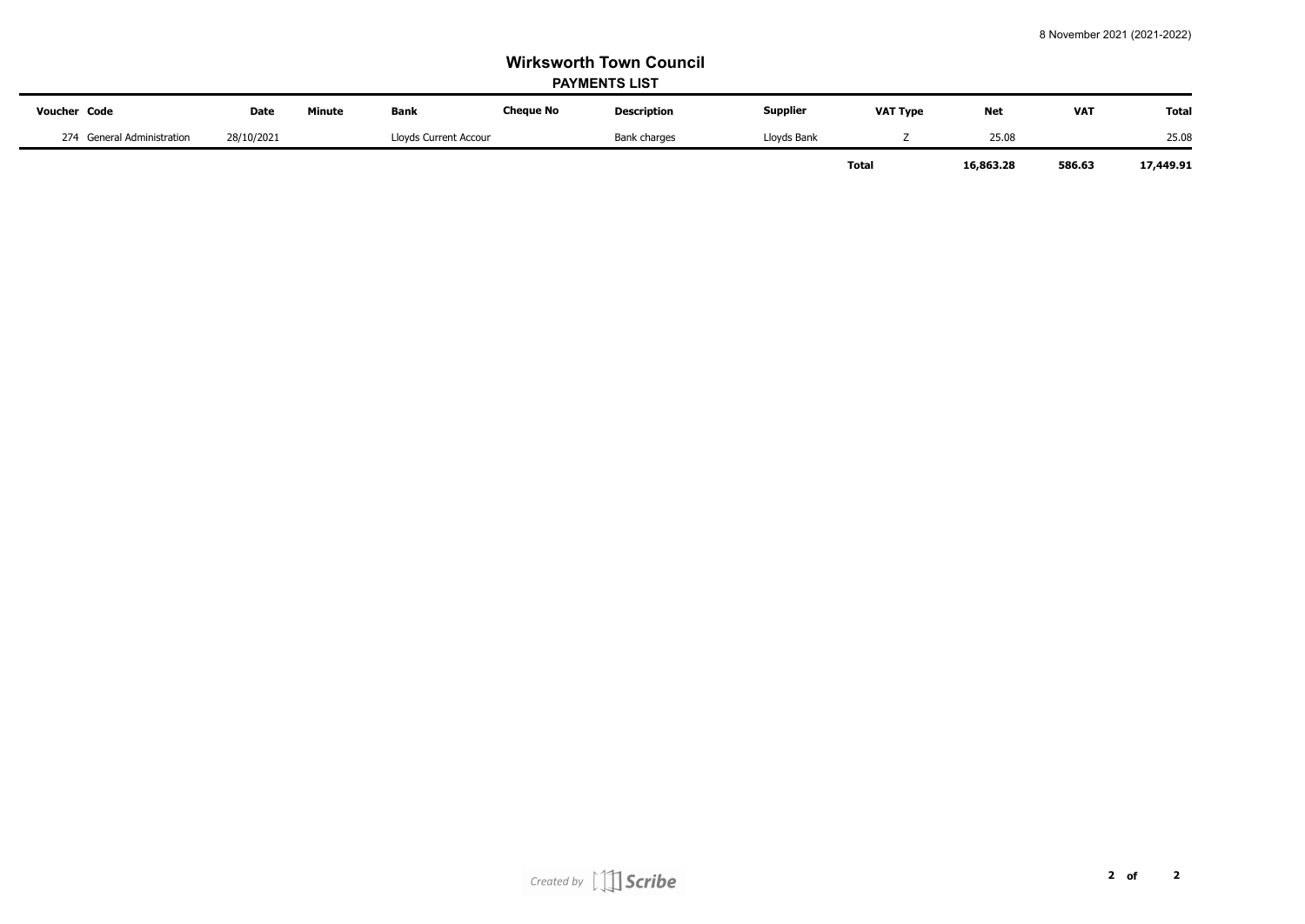| Voucher Code |                                          | Date       | Minute | <b>Bank</b>            | <b>Cheque No</b> | <b>Description</b>          | <b>Supplier</b>          | VAT Type | Net      | <b>VAT</b> | <b>Total</b> |
|--------------|------------------------------------------|------------|--------|------------------------|------------------|-----------------------------|--------------------------|----------|----------|------------|--------------|
|              | 314 General Administration               | 01/11/2021 |        | Lloyds Current Accour  |                  | <b>HR Support</b>           | <b>Castle Associates</b> | S        | 43.00    | 8.60       | 51.60        |
|              | 318 Fannyshaw Community Build 01/11/2021 |            |        | Lloyds Current Accour  |                  | Internet                    | W3Z                      | S        | 29.16    | 5.83       | 34.99        |
| 319          | <b>General Administration</b>            | 01/11/2021 |        | Lloyds Current Accour  |                  | Payroll                     | Sage                     | S        | 50.00    | 10.00      | 60.00        |
| 322          | <b>General Administration</b>            | 01/11/2021 |        | Lloyds Current Accour  |                  | IT Support                  | Software Into Action     | S        | 338.00   | 67.60      | 405.60       |
|              | 331 Maintenance                          | 01/11/2021 |        | Lloyds Current Accour  |                  | Maintenance materials       | <b>Russells</b>          | S        | 85.00    | 17.00      | 102.00       |
| 348          | <b>General Administration</b>            | 01/11/2021 |        | Lloyds Current Accour  |                  | Telephony                   | Daisy Communications     | S        | 129.13   | 25.83      | 154.96       |
|              | 324 Maintenance                          | 01/11/2021 |        | Lloyds Current Accour  |                  | Refuse collection           | <b>DDDC</b>              | Z        | 253.50   |            | 253.50       |
| 325          | Maintenance                              | 01/11/2021 |        | Lloyds Current Accour  |                  | Refuse collection           | <b>DDDC</b>              | Z        | 253.50   |            | 253.50       |
| 313          | <b>General Administration</b>            | 02/11/2021 |        | Unity Trust Current Ac |                  | Website                     | <b>TRS Design Ltd</b>    | S        | 60.00    | 12.00      | 72.00        |
| 307          | Maintenance                              | 03/11/2021 |        | Lloyds Current Accour  |                  | PPE                         | Screwfix                 | S        | 65.52    | 7.07       | 72.59        |
|              | 261 Fuel                                 | 04/11/2021 |        | Lloyds Current Accour  |                  | Gas -Memorial Hall          | Corona Energy            | L        | 92.75    | 4.64       | 97.39        |
|              | 260 Fuel                                 | 04/11/2021 |        | Lloyds Current Accour  |                  | Gas -Town Hall              | Corona Energy            | S        | 196.75   | 39.35      | 236.10       |
| 305          | <b>General Administration</b>            | 10/11/2021 |        | Unity Trust Current Ac |                  | Annual license              | PPL PRS                  | S        | 388.87   | 77.77      | 466.64       |
| 328          | General Administration                   | 10/11/2021 |        | Unity Trust Current Ac |                  | Consumables                 | Lyreco                   | S        | 93.65    | 18.73      | 112.38       |
|              | 302 Meadows                              | 10/11/2021 |        | Unity Trust Current Ac |                  | Maintenance works           | <b>Steve Maskrey</b>     | Z        | 148.00   |            | 148.00       |
|              | 303 Footpath Maintenance                 | 10/11/2021 |        | Unity Trust Current Ac |                  | Maintenance works           | <b>Steve Maskrey</b>     | Z        | 495.00   |            | 495.00       |
| 304          | <b>General Administration</b>            | 10/11/2021 |        | Unity Trust Current Ac |                  | Advert                      | <b>Community Fayre</b>   | Z        | 47.50    |            | 47.50        |
|              | 321 Rates                                | 10/11/2021 |        | Lloyds Current Accour  |                  | Rates                       | <b>DDDC</b>              | Z        | 564.00   |            | 564.00       |
| 329          | Meadows                                  | 16/11/2021 |        | Unity Trust Current Ac |                  | Maintenance materials       | Lester Lowes             | S        | 9.00     | 1.80       | 10.80        |
| 337          | Maintenance                              | 16/11/2021 |        | Lloyds Current Accour  |                  | Defibrillator upkeep/costs  | Defib Store Ltd          | S        | 55.00    | 11.00      | 66.00        |
| 330          | <b>General Administration</b>            | 16/11/2021 |        | Unity Trust Current Ac |                  | Donation                    | Royal British Legion     | Z        | 51.00    |            | 51.00        |
|              | 326 Fuel                                 | 22/11/2021 |        | Lloyds Current Accour  |                  | Electricity                 | <b>EDF Energy</b>        | L        | 80.20    | 4.01       | 84.21        |
|              | 315 Managed Telecoms                     | 22/11/2021 |        | Lloyds Current Accour  |                  | Internet                    | Emtel                    | S        | 36.95    | 7.39       | 44.34        |
|              | 327 Fuel                                 | 22/11/2021 |        | Lloyds Current Accour  |                  | Electricity                 | <b>EDF Energy</b>        | S        | 247.42   | 49.48      | 296.90       |
| 306          | <b>General Administration</b>            | 23/11/2021 |        | Lloyds Current Accour  |                  | Bank charges                | Lloyds Bank              | Z        | 25.00    |            | 25.00        |
|              | 338 Rates                                | 23/11/2021 |        | Lloyds Current Accour  |                  | Water                       | Water Plus               | Z        | 106.51   |            | 106.51       |
| 339          | Rates                                    | 23/11/2021 |        | Lloyds Current Accour  |                  | Water                       | <b>Water Plus</b>        | Z        | 70.34    |            | 70.34        |
|              | 340 Rates                                | 23/11/2021 |        | Lloyds Current Accour  |                  | Water                       | <b>Water Plus</b>        | Z        | 63.23    |            | 63.23        |
|              | 286 Maintenance                          | 24/11/2021 |        | Unity Trust Current Ac |                  | Consumables                 | Complete                 | S        | 19.54    | 3.91       | 23.45        |
|              | 288 Maintenance                          | 24/11/2021 |        | Unity Trust Current Ac |                  | Consumables                 | Complete                 | S        | 56.26    | 11.25      | 67.51        |
|              | 343 Maintenance                          | 24/11/2021 |        | Unity Trust Current Ac |                  | Electricity                 | <b>Warren Electrical</b> | S        | 96.00    | 19.20      | 115.20       |
|              | 346 Maintenance                          | 24/11/2021 |        | Unity Trust Current Ac |                  | Recycling collection        | CPP                      | S        | 20.00    | 4.00       | 24.00        |
|              | 344 Training                             | 24/11/2021 |        | Unity Trust Current Ac |                  | Training                    | <b>DALC</b>              | Z        | 250.00   |            | 250.00       |
|              | 345 Training                             | 24/11/2021 |        | Unity Trust Current Ac |                  | Training                    | <b>DALC</b>              | Z        | 50.00    |            | 50.00        |
| 320          | Maintenance                              | 25/11/2021 |        | Lloyds Current Accour  |                  | <b>Electricity Careplan</b> | <b>British Gas</b>       | S        | 71.16    | 14.23      | 85.39        |
|              | 308 Salaries                             | 25/11/2021 |        | Unity Trust Current Ac |                  | <b>Salaries</b>             | Wirksworth Town Council  | Z        | 3,319.43 |            | 3,319.43     |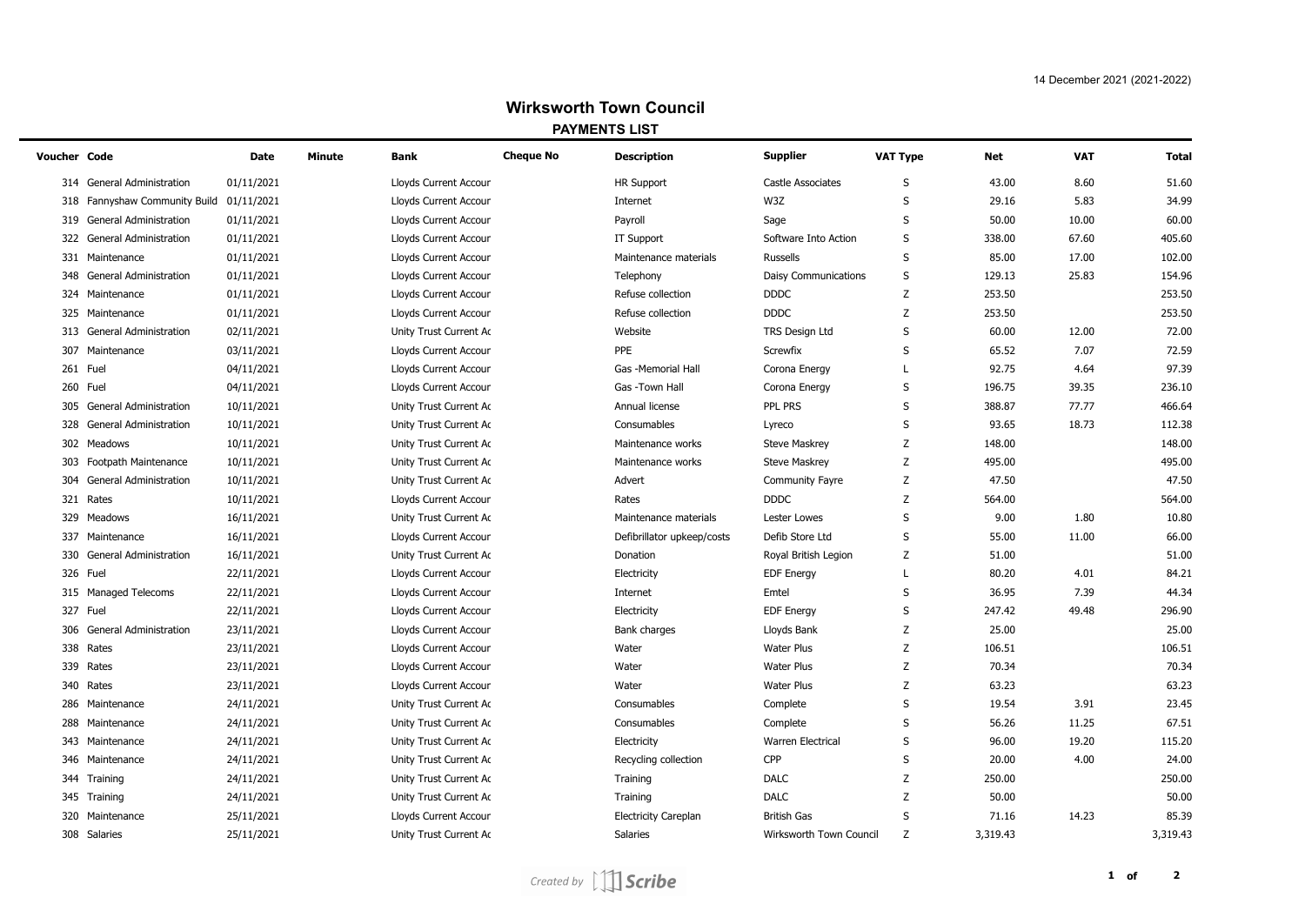| <b>Voucher Code</b>        | Date       | Minute | <b>Bank</b>            | <b>Cheque No</b> | <b>Description</b>    | <b>Supplier</b>         | <b>VAT Type</b>     | <b>Net</b>  | <b>VAT</b> | <b>Total</b> |
|----------------------------|------------|--------|------------------------|------------------|-----------------------|-------------------------|---------------------|-------------|------------|--------------|
| 309 Wages                  | 25/11/2021 |        | Unity Trust Current Ac |                  | Salaries              | Wirksworth Town Council | Z                   | 5,157.91    |            | 5,157.91     |
| 310 Salaries               | 25/11/2021 |        | Unity Trust Current Ac |                  | Pension contributions | <b>DCC</b>              | Z                   | 965.03      |            | 965.03       |
| 311 Wages                  | 25/11/2021 |        | Unity Trust Current Ac |                  | Pension contributions | <b>DCC</b>              | Z                   | 874.46      |            | 874.46       |
| 332 Salaries               | 25/11/2021 |        | Unity Trust Current Ac |                  | Tax & NI              | <b>HMRC</b>             | Z                   | 667.48      |            | 667.48       |
| 333 Wages                  | 25/11/2021 |        | Unity Trust Current Ac |                  | Tax & NI              | <b>HMRC</b>             | Z                   | $-1,502.39$ |            | $-1,502.39$  |
| 323 General Administration | 26/11/2021 |        | Lloyds Current Accour  |                  | Bank charges          | Lloyds Bank             | $\overline{ }$<br>L | 18.20       |            | 18.20        |
| 334 Fuel                   | 29/11/2021 |        | Lloyds Current Accour  |                  | Electricity           | <b>EDF Energy</b>       |                     | 66.27       | 3.31       | 69.58        |
| 335 Fuel                   | 29/11/2021 |        | Lloyds Current Accour  |                  | Electricity           | <b>EDF Energy</b>       |                     | 24.03       | 1.20       | 25.23        |
| 316 General Administration | 29/11/2021 |        | Lloyds Current Accour  |                  | Internet              | Zen                     | S                   | 17.10       | 3.42       | 20.52        |
| 317 Telephone              | 29/11/2021 |        | Lloyds Current Accour  |                  | Telephony rental      | <b>BNP Paribas</b>      | S                   | 69.71       | 13.94      | 83.65        |
|                            |            |        |                        |                  |                       |                         | <b>Total</b>        | 14,318.17   | 442.56     | 14,760.73    |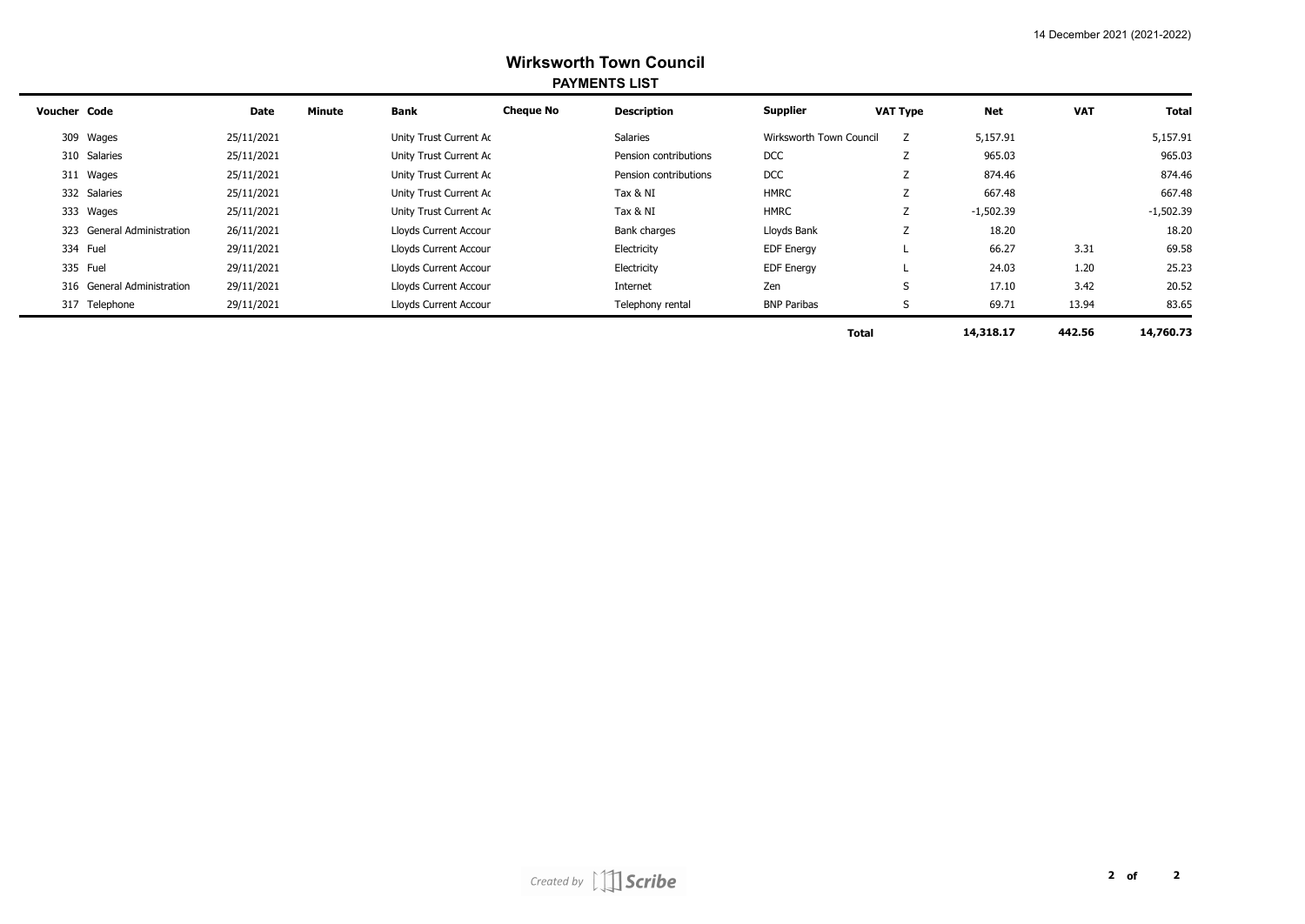| <b>Voucher Code</b>                  | <b>Date</b> | <b>Minute</b> | <b>Bank</b>         | <b>Cheque No</b> | <b>Description</b>    | <b>Supplier</b>           | <b>VAT Type</b> | Net       | <b>VAT</b> | <b>Total</b> |
|--------------------------------------|-------------|---------------|---------------------|------------------|-----------------------|---------------------------|-----------------|-----------|------------|--------------|
| 349 General Administration           | 01/12/2021  |               | Lloyds Current      |                  | <b>HR Support</b>     | Castle Associates         | S               | 43.00     | 8.60       | 51.60        |
| 352 Fannyshaw Community              | 01/12/2021  |               | Lloyds Current      |                  | Internet              | W3Z                       | S               | 29.16     | 5.83       | 34.99        |
| 353 General Administration           | 01/12/2021  |               | Lloyds Current      |                  | Payroll               | Sage                      | S               | 50.00     | 10.00      | 60.00        |
| 356<br>General Administration        | 01/12/2021  |               | Lloyds Current      |                  | IT Support            | Software Into Action      | S               | 338.00    | 67.60      | 405.60       |
| 357<br>Telephone                     | 02/12/2021  |               | Lloyds Current      |                  | Telephony             | Daisy Communications      | $\sf S$         | 129.13    | 25.83      | 154.96       |
| General Administration<br>375        | 02/12/2021  |               | Lloyds Current      | Covid            | PPE                   | <b>RS Components</b>      | $\sf S$         | 31.58     | 6.32       | 37.90        |
| 341<br>Maintenance                   | 06/12/2021  |               | Unity Trust Current |                  | Window cleaning       | G and M Beech             | Z               | 80.00     |            | 80.00        |
| 342 Maintenance                      | 06/12/2021  |               | Unity Trust Current |                  | Window cleaning       | G and M Beech             | Ζ               | 40.00     |            | 40.00        |
| 347<br>General Administration        | 06/12/2021  |               | Unity Trust Current |                  | Advert                | <b>Christopher Cecil</b>  | Z               | 12.00     |            | 12.00        |
| 370<br>Meadows                       | 08/12/2021  |               | Unity Trust Current |                  | Bench                 | <b>TDP</b>                | S               | 434.85    | 86.97      | 521.82       |
| 371<br>Maintenance                   | 08/12/2021  |               | Unity Trust Current |                  | Consumables           | Lyreco                    | S               | 45.85     | 9.17       | 55.02        |
| 373<br>Maintenance                   | 08/12/2021  |               | Unity Trust Current |                  | Keys                  | Twigg                     | S               | 24.69     | 4.94       | 29.63        |
| 374 Maintenance                      | 08/12/2021  |               | Unity Trust Current |                  | Keys                  | Twigg                     | S               | 69.06     | 13.81      | 82.87        |
| General Administration<br>360        | 08/12/2021  |               | Lloyds Current      |                  | Bank charges          | Lloyds Bank               | Z               | 21.37     |            | 21.37        |
| 372 Budget Variance                  | 08/12/2021  |               | Unity Trust Current |                  | Training              | Jack Brown                | Ζ               | 25.00     |            | 25.00        |
| 379 General Administration           | 09/12/2021  |               | Unity Trust Current |                  | Membership Fees       | Rural Market Town         | S               | 43.33     | 8.67       | 52.00        |
| 383 Maintenance                      | 09/12/2021  |               | Unity Trust Current |                  | <b>PPE</b>            | Complete                  | S               | 56.34     | 11.27      | 67.61        |
| 376 Wash Green Play Area             | 09/12/2021  |               | Unity Trust Current |                  | Maintenance works     | Peak Tree Force           | Ζ               | 368.00    |            | 368.00       |
| 377 Town Planters                    | 09/12/2021  |               | Unity Trust Current |                  | Maintenance works     | Peak Tree Force           | Z               | 320.00    |            | 320.00       |
| 382 Meadows                          | 09/12/2021  |               | Unity Trust Current |                  | Maintenance works     | <b>Steve Maskrey</b>      | Ζ               | 120.00    |            | 120.00       |
| 384 Meadows                          | 10/12/2021  |               | Unity Trust Current |                  | Maintenance materials | Lester Lowes              | S               | 7.34      | 1.47       | 8.81         |
| 355 Rates                            | 10/12/2021  |               | Lloyds Current      |                  | Rates                 | <b>DDDC</b>               | Z               | 564.00    |            | 564.00       |
| <b>Budget Variance</b><br>380        | 10/12/2021  |               | Unity Trust Current |                  | Training              | Jack Brown                | Z               | 50.00     |            | 50.00        |
| 381 Bus Shelters                     | 10/12/2021  |               | Unity Trust Current |                  | Bus shelter cleaning  | John B. Sloan             | Z               | 40.00     |            | 40.00        |
| 378<br>General Administration        | 14/12/2021  |               | Unity Trust Current |                  | Website               | TRS Design Ltd            | S               | 100.00    | 20.00      | 120.00       |
| 358 Fuel                             | 15/12/2021  |               | Lloyds Current      |                  | Gas -Memorial Hall    | Corona Energy             | L               | 134.31    | 6.72       | 141.03       |
| 359 Fuel                             | 15/12/2021  |               | Lloyds Current      |                  | Gas -Town Hall        | Corona Energy             | S               | 305.89    | 61.18      | 367.07       |
| <b>General Administration</b><br>363 | 17/12/2021  |               | Lloyds Current      |                  | Stationary, sundries  | Viking                    | S               | 32.46     | 6.49       | 38.95        |
| 350<br><b>Managed Telecoms</b>       | 20/12/2021  |               | Lloyds Current      |                  | Internet              | Emtel                     | S               | 36.95     | 7.39       | 44.34        |
| 364<br>Salaries                      | 20/12/2021  |               | Unity Trust Current |                  | Pension contributions | <b>DCC</b>                | Z               | 1,011.13  |            | 1,011.13     |
| 365<br>Wages                         | 20/12/2021  |               | Unity Trust Current |                  | Pension contributions | <b>DCC</b>                | Z               | 770.43    |            | 770.43       |
| 366<br>Salaries                      | 20/12/2021  |               | Unity Trust Current |                  | Salaries              | Wirksworth Town Council Z |                 | 3,545.50  |            | 3,545.50     |
| 367<br>Wages                         | 20/12/2021  |               | Unity Trust Current |                  | <b>Salaries</b>       | Wirksworth Town Council Z |                 | 3,346.02  |            | 3,346.02     |
| 368 Salaries                         | 20/12/2021  |               | Unity Trust Current |                  | Tax & NI              | <b>HMRC</b>               | Z               | 696.86    |            | 696.86       |
| 369 Wages                            | 20/12/2021  |               | Unity Trust Current |                  | Tax & NI              | <b>HMRC</b>               | Z               | $-197.97$ |            | $-197.97$    |
| 388 Budget Variance                  | 20/12/2021  |               | Unity Trust Current |                  | Training              | Jack Brown                | Z               | 50.00     |            | 50.00        |
|                                      |             |               |                     |                  |                       |                           |                 |           |            |              |